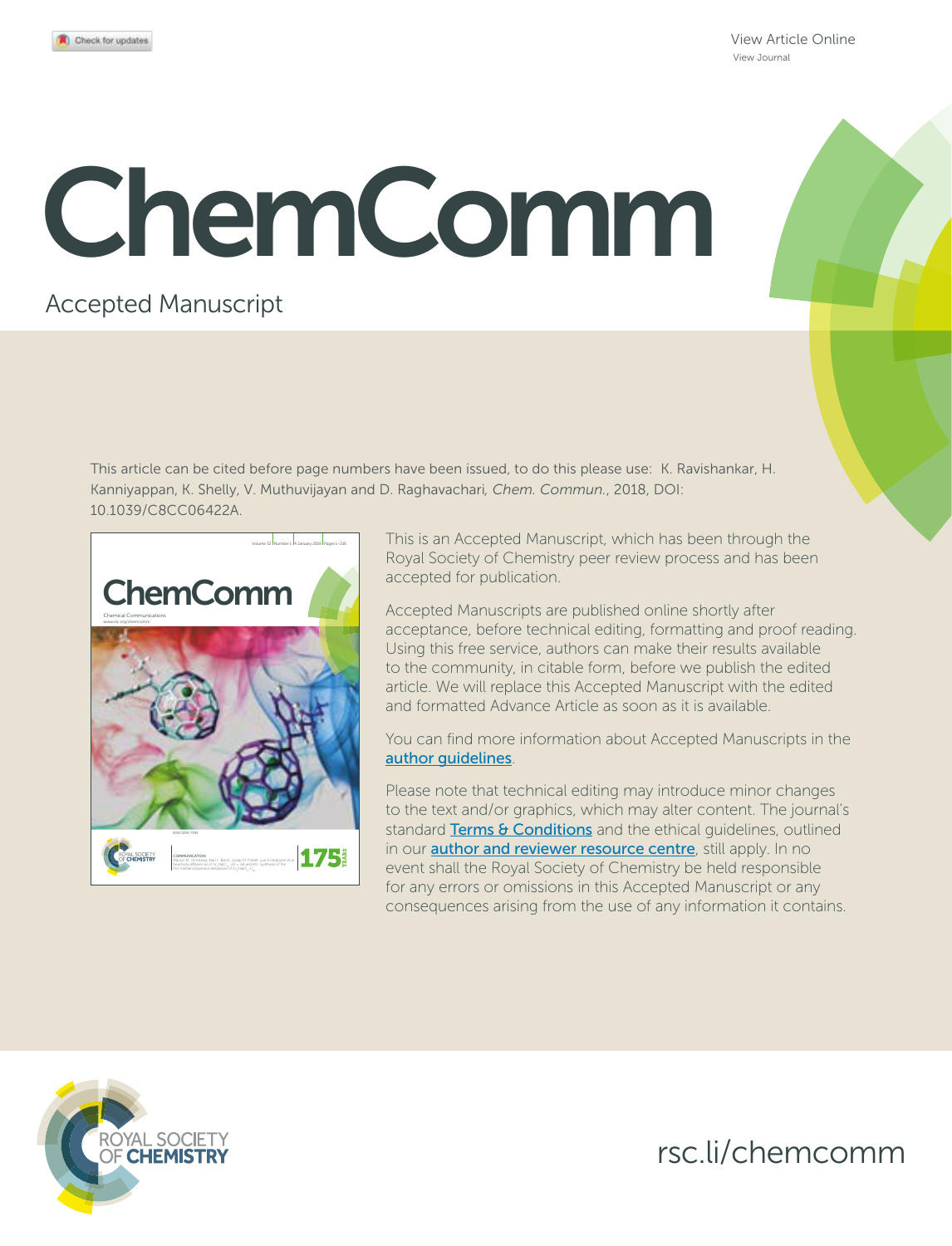Published on 24 September 2018. Downloaded on 9/25/2018 3:15:48 AM.

Published on 24 September 2018. Downloaded on 9/25/2018 3:15:48 AM

# **CHEMISTRY**

### **Chemical Communications**

### **COMMUNICATION**

#### **Facile, Shear-Induced, Rapid Formation of Stable Gels of Chitosan through** *In Situ* **Generation of Colloidal Metal Salts**

Kartik Ravishankar,<sup>a</sup> Hemalatha Kanniyappan,<sup>b</sup> KM Shelly,<sup>a</sup> Vignesh Muthuvijayan <sup>b</sup> and Raghavachari Dhamodharan\*, a

Received 00th January 20xx, Accepted 00th January 20xx

DOI: 10.1039/x0xx00000x

**www.rsc.org/** 

<sup>a</sup>: Department of Chemistry, Indian Institute of Technology Madras, Chennai 600036, Tamil Nadu, India.

b Department of Biotechnology, Indian Institute of Technology Madras, Chennai 600036, Tamil Nadu, India.

<sup>&</sup>lt;sup>†</sup>A part of this work is the subject matter of the Indian Patent Applications: 201741047373 and 201841019768.

Electronic Supplementary Information (ESI) available: The supporting information contains experimental section and additional information about the rheological, chemical and biological characterizations. Its potential for use as an absorbent and as a recoverable catalyst for various organic syntheses has also been discussed there. See DOI: 10.1039/x0xx00000x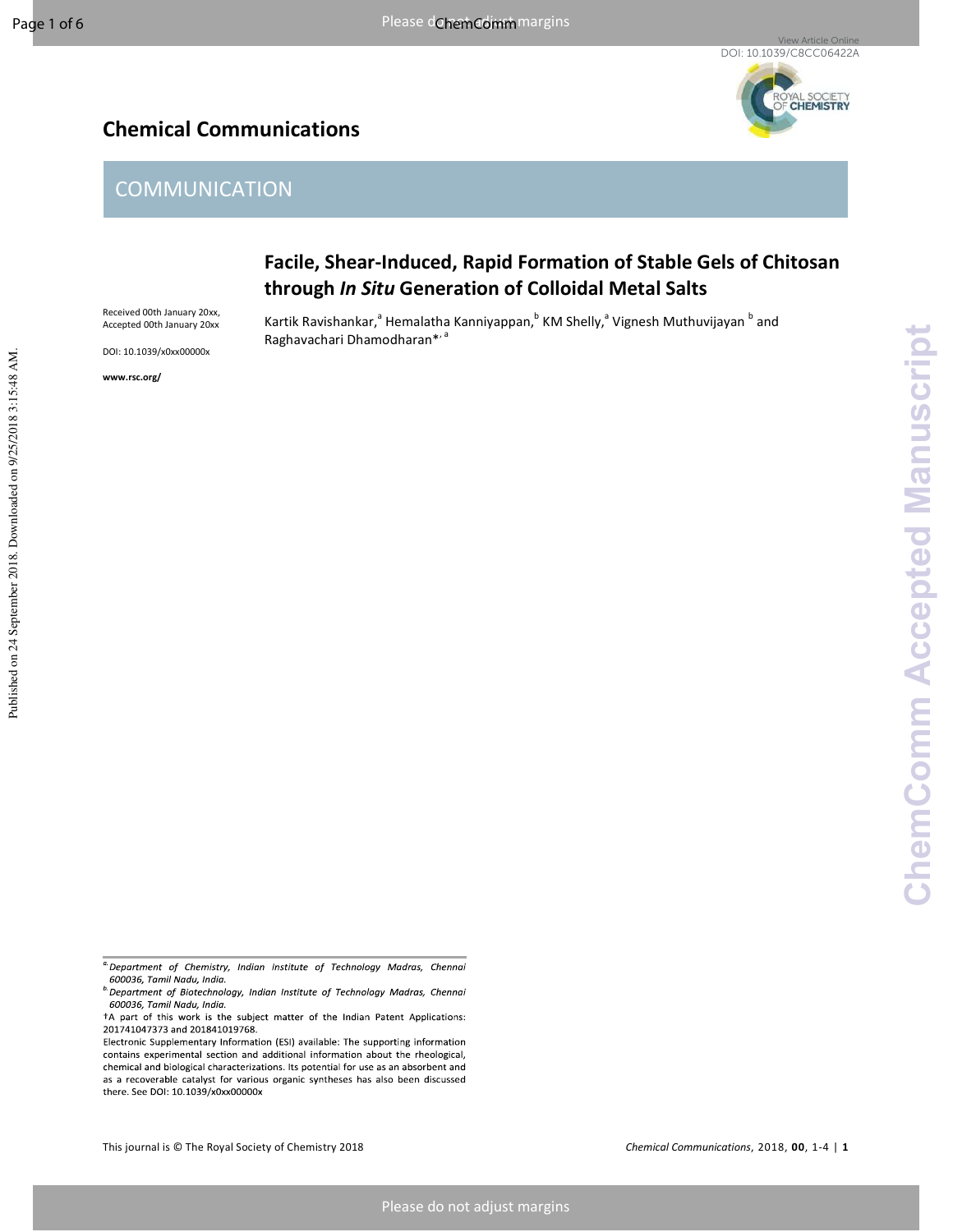Please do not adjust margins and adjust margins and adjust margins of the chemical page 2 of 6

#### **Chemical Communications**

#### **COMMUNICATION**

#### **Facile, Shear-Induced, Rapid Formation of Stable Gels of Chitosan through** *In Situ* **Generation of Colloidal Metal Salts**

Received 00th January 20xx, Accepted 00th January 20xx

DOI: 10.1039/x0xx00000x

**www.rsc.org/** 

Published on 24 September 2018. Downloaded on 9/25/2018 3:15:48 AM.

Published on 24 September 2018. Downloaded on 9/25/2018 3:15:48 AM

**A novel method of preparing chitosan gels using** *in situ* **generated negatively-charged colloidal salts of a variety of metal ions is described. Their potential as scaffolds for tissue-engineering and as recoverable catalysts in aza-Michael addition is demonstrated here. Given their wide range of properties, they have broad scope for applications.** 

Crosslinking of chitosan, from its solution, is fundamental to the preparation of hydrogels, scaffolds, drug-delivery vehicles etc.<sup>1,2</sup> Conventionally, chitosan is crosslinked through chemical, $3-5$  physical<sup>6-13</sup> or coordination complexation<sup>14-16</sup> routes. Chemical crosslinking often involves the use of toxic reagents, which limits its usage. Physically crosslinked systems, such as those formed by ionotropic interactions between chitosan cation and polyvalent anions like sodium tripolyphosphate, lack precursor versatility and suffer from poor mechanical and environmental stability (pH, temperature and ionic strength), leading to the risk of dissolution, due to their pH sensitive swelling.<sup>17</sup> Similarly, crosslinks based on metal-organic complexes are often toxic $18$  and prone to exchange metal ions with the surroundings<sup>14</sup>, restricting their applications.

The preparation of chitosan gels with good environmental stability, wide range of mechanical properties and chemical reactivity may have profound and broader applicability. In this work, such gels of chitosan were prepared by a novel approach involving generation of colloidal metal salts, *in situ*, in chitosan solution. Surprisingly, gelation did not occur with all colloidal metal salts, but was restricted to those of  $Al^{3+}$ , Fe<sup>3+</sup>, Cu<sup>2+</sup>, V<sup>2+</sup>,  $Cr^{3+}$ , Ni<sup>2+</sup> or the rare-earths, Ce<sup>4+</sup>, Nd<sup>3+</sup>, Pr<sup>3+</sup>, Y<sup>3+</sup>, Eu<sup>3+</sup>, Sm<sup>3+</sup>,  $Gd^{3+}$ , La<sup>3+</sup>, Tb<sup>3+</sup> and the like, among those screened. Among these gels, ferric-based gel, in particular, showed very low cytotoxicity and a distinct potential for application as scaffolds in tissue engineering. Another gel, based on cerium, could be

utilized as a recoverable catalyst for aza-Michael addition.

The photograph of various chitosan-based gels, prepared by *in situ* precipitation of colloidal metal phosphates, is shown in figure 1. Among the many possible variations of the anions (phosphates, hydroxides, carbonates, sulphates, sulphides, fluorides, chromates, bicarbonates etc.), gelation by *in situ* generation of metal phosphates was chosen as the model reaction for detailed studies.



**Figure 1.** Photographs of (a) chitosan solution and (b-o) gels prepared by precipitation of phosphates of various metals.

The rheological properties of the gels were determined using a parallel plate rheometer. From the steady shear rheological measurements, all the gels were found to be of "Herschel-Bulkley" nature, exhibiting a non-linear pseudo-plastic flow with a yield stress. However, the final properties of the gel were strongly dependent on the choice of metal salts and the molar ratios of the starting materials used (Table S1; Figures S1-S2). The viscoelastic nature of the gels was further confirmed using dynamic shear rheological measurements, wherein the storage modulus was observed to dominate the loss modulus by almost an order of magnitude in all the gels. Among the gels studied, those based on  $Ce^{4+}$ , Fe<sup>3+</sup> and  $Y^{3+}$ exhibited a high shear modulus, for all the compositions. In

Electronic Supplementary Information (ESI) available: The supporting information contains experimental section and additional information about the rheological, chemical and biological characterizations. Its potential for use as an absorbent and as a recoverable catalyst for various organic syntheses has also been discussed there. See DOI: 10.1039/x0xx00000x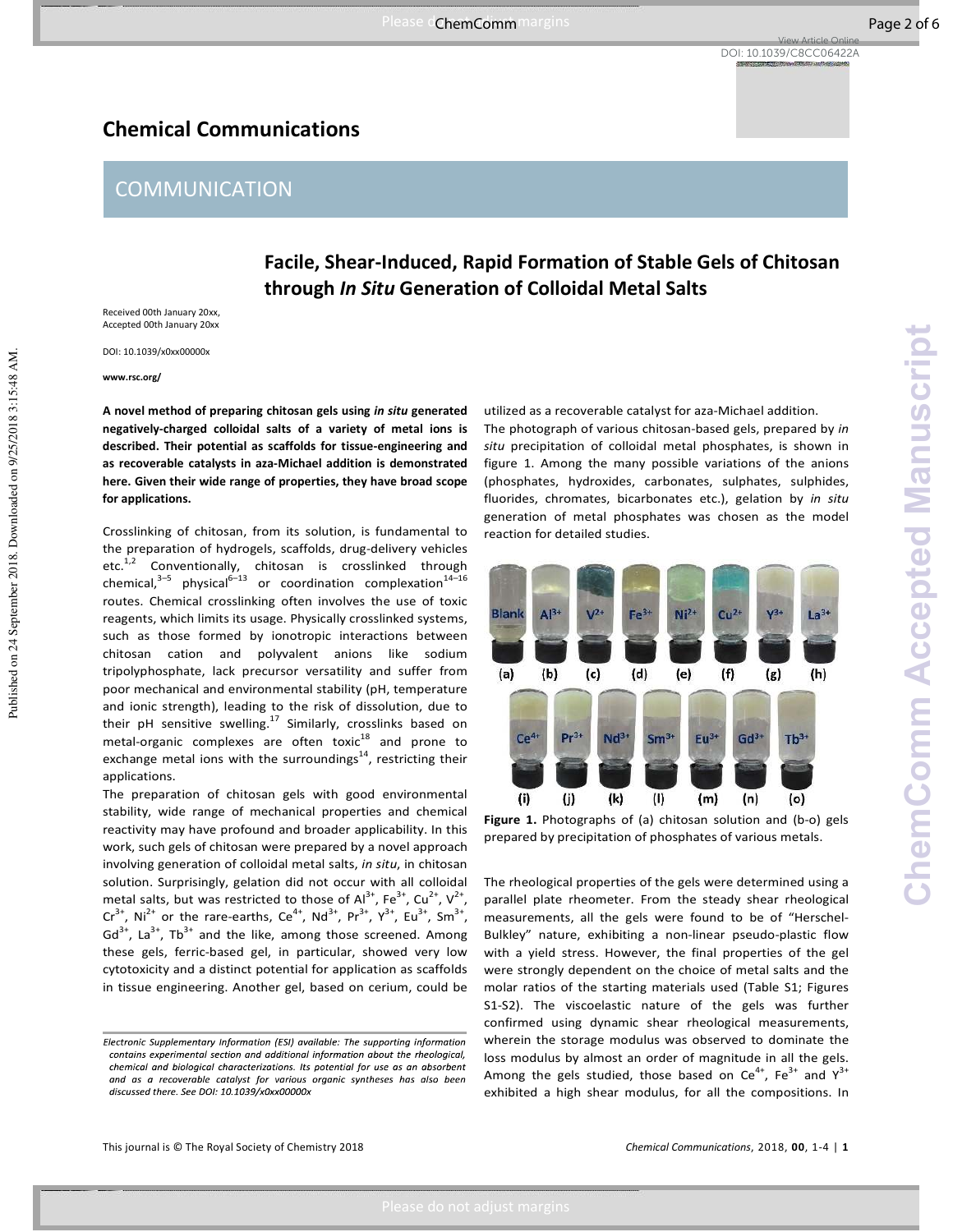Published on 24 September 2018. Downloaded on 9/25/2018 3:15:48 AM.

Published on 24 September 2018. Downloaded on 9/25/2018 3:15:48 AM

comparison to gels prepared by ionotropic crosslinking using sodium tripolyphosphate (TPP) and sodium pyrophosphate  $(PPi)$ ,<sup>19</sup> the shear modulus was two orders of magnitude higher for the  $Ce^{4+}$  based gels, whilst having a lower solid-content (Figures S3-S5). This is, probably, the strongest ionotropic gel of chitosan reported, till date.  $Al^{3+}$  based gel, on the other hand, showed poor mechanical properties. Gels based on the lanthanides and other transition metal ions gave an intermediate modulus (Figures S6-S7). Some of the rheological properties of  $Ce^{4+}$ ,  $Fe^{3+}$ ,  $Al^{3+}$ , TPP and PPi based gels are presented in table 1.

| Table 1. Rheological properties of Ce <sup>4+</sup> , Fe <sup>3+</sup> and Al <sup>3+</sup> based gels |  |
|--------------------------------------------------------------------------------------------------------|--|
|--------------------------------------------------------------------------------------------------------|--|

| Gel<br>system     | $ηo$ (kPa.s) $[a]$ | G' (kPa) $^{[b]}$ | <b>Shear Stability</b><br>$(%$ strain) $[c]$ | Solid<br>Content (%) [d]  |
|-------------------|--------------------|-------------------|----------------------------------------------|---------------------------|
| $Ce4+$            | 293.6              | 208.52            | 13.17                                        | 4.99                      |
| $Fe3+$            | 0.17               | 1.03              | 114.17                                       | 1.99                      |
| $Al3+$            | 12.78              | 0.16              | 51.33                                        | 3.25                      |
| TPP <sup>19</sup> |                    | 2.48              | ۰                                            | $~12^{19}$                |
| PPi <sup>19</sup> |                    | 6.87              |                                              | $~11$ -12.5 <sup>19</sup> |

[a] Viscosity at zero shear; [b] Storage (G') and loss moduli (G''), obtained at v = 1 Hz; [c] Stability under oscillatory shear, determined at  $v$  = 1 Hz; [d]<br>Measured using isothermal TGA at 100 <sup>o</sup>C;

These gels were very stable under low strains, typically 0.1-10 %, while at high strains, the gels lost their stability. Surprisingly, gels based on transition metal ions, gave very high shear stability (Figure S8). Shear stability was the highest for  $Cr<sup>3+</sup>$  based gel (364 % strain), although its shear strength was poor. Interestingly, this strain-induced gel-sol transition was reversible in nature. When the high strain was removed, the sols returned to the initial gel state. This thixotropic behavior was further confirmed using the strain-recovery measurements with alternating low strain ( $E = 0.1$  %) and high strain ( $\epsilon$  = 100 %) cycles. A full recovery of the gel network, within few seconds of reducing the shear strain, was observed. These recovery cycles could also be repeated many times, without any notable reduction of the average magnitude of G' and G'', confirming the remarkable and rapid thixotropic behavior. Also, when the gel was cut into two halves and again brought into contact with each other, they fused back to give a single continuous solid. This indicated the "self-healing" nature of the gel. $^{20}$  The self-healing property probably arises from reformation of the electrostatic interactions between the exposed chitosan polycations and colloidal metal phosphate particles, across the interface. $^{21}$  The step stress-strain plots are presented in figure 2 (a), while the photographs showing the self-healing nature of the gel are presented in figure 2 (b).

Apart from the mechanical properties, gelation time, in particular, had a very strong dependence on the molar ratio of phosphate to the metal salt (Table S2; Figures S9-S14). Increase in the molar ratio, increased the rate of formation of metal phosphates and thereby, reduced the gelation time. However, beyond a loading percentage, addition of phosphate salt led to poor mechanical properties. Although gelation

happened without any shear, over a very long residence time of 6-8 hours, shear brought the reactants in close proximity to each other in a very short time, allowing instantaneous gelation to occur. The time sweep for the  $Ce^{4+}$  based gel is presented in figure 2 (c). The gel-time was observed to be 41 s, even at low strains ( $\gamma$  = 10 %). At higher strains, however, the gel-time was unmeasurable, due to spontaneous gelation. In addition to mechanical stability, these gels were stable at all temperatures and pH.

The mechanism of gelation was probed using multinuclear NMR, zeta potential, ESR, pH metry, WAXS and TGA studies. The formation of the metal phosphates, *in situ*, was confirmed using <sup>31</sup>P NMR spectroscopy, wherein a new peak between 0 and -20 ppm was observed, in all the gels. $^{22}$  In the presence of chitosan, this phosphate peak underwent downfield shift, indicating interactions betw een chitosan and the metal phosphates. This shift was very prominent in the case of  $Al<sup>3+</sup>$ based gel, in which the phosphate peak was deshielded by almost 10 ppm (Figures S15-S21). This complete shift of the phosphate peak, rather than the appearance of a new peak, indicates that the chitosan-colloid interactions dominate the bulk interactions in the colloid. This could, in turn, be due to the precipitation of very fine colloids of metal salts, when generated, *in situ*, in chitosan solution.<sup>13</sup>C NMR spectroscopy showed that the chemical structure of chitosan was partially modified upon gelation with significant upfield shifts for C1, C4 and C6 carbons of chitosan, suggesting that the phosphate group could be located in the space around C1, C4 and C6, while electrostatically binding with the NH $_3^+$  at C2 (Figures S22-S25).



**Figure 2.** (a) step-stress strain curves for the Ce<sup>4+</sup> based gel at  $\xi$ = 0.1, 100 %; (b) photographs showing the fusion between the two cut halves of  $Ce^{4+}$  based gel (For contrast, the two halves were individually stained with rhodamine B and fluorescein dyes, respectively); (c) Time sweep ( $\gamma$  = 10 % and  $v$  = 1 Hz) showing the gelation time for the  $Ce^{4+}$  based gel.

It is, hence, clear from the NMR studies that the presence of chitosan does not affect the formation of metal phosphates. Hence, gelation occurs only as a result of interactions between chitosan and the surface of the colloidal metal phosphates, generated *in situ*. In order to study the near-surface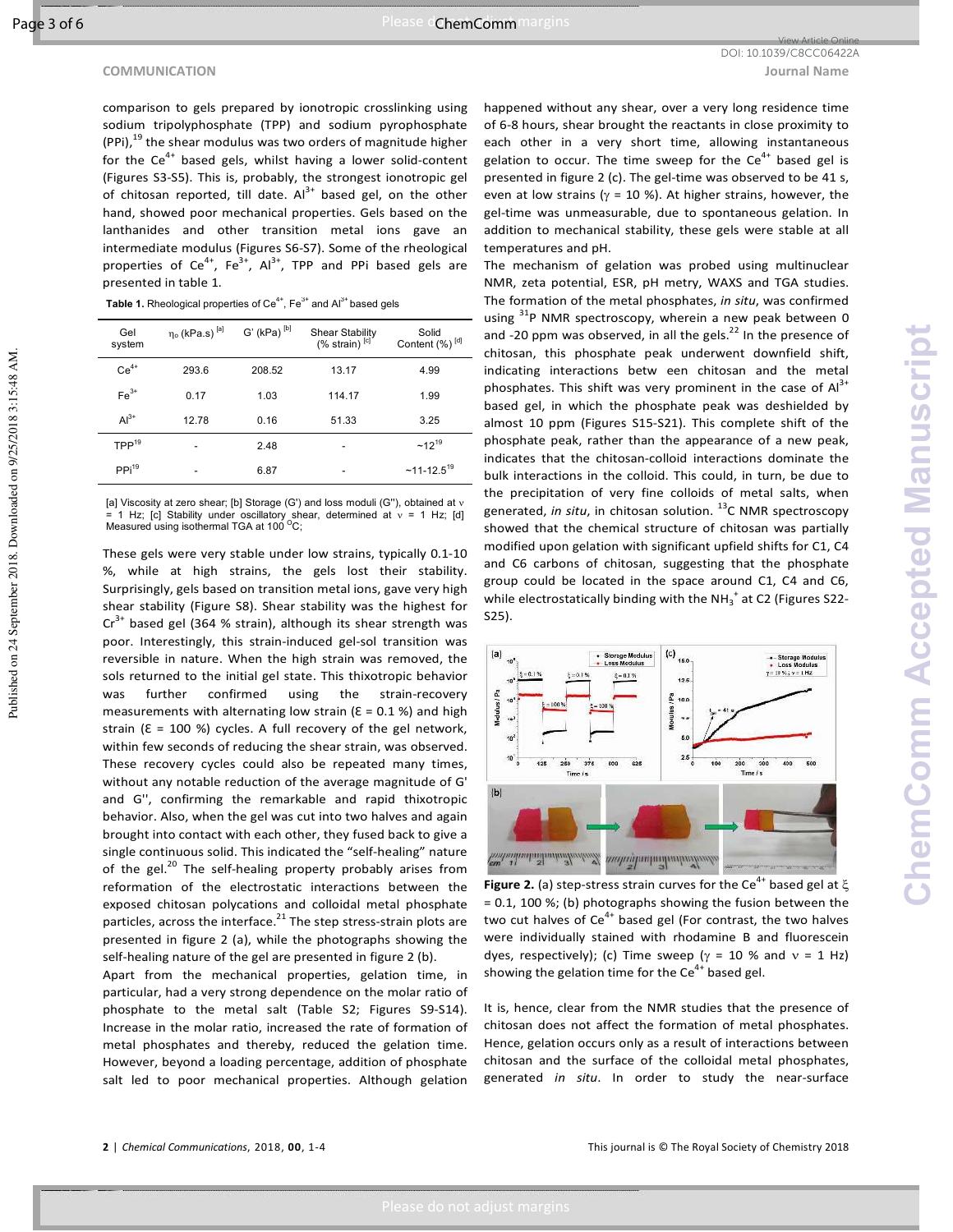**Journal Name COMMUNICATION** DOI: 10.1039/C8CC06422A

View Article Online

Published on 24 September 2018. Downloaded on 9/25/2018 3:15:48 AM.

Published on 24 September 2018. Downloaded on 9/25/2018 3:15:48 AM

characteristics of the metal phosphate colloids, zeta potential measurements were performed. Interestingly, all the metal phosphates, which produced gels, showed a zeta potential greater than -15 mV (Table S3). Electrostatic interactions between these negatively charged, stable colloidal dispersions of metal phosphates and chitosan polycation are, hence, the primary cause of gelation. Noteworthily, the strength of the gels strongly depended on the magnitude of zeta potential. Metal phosphates which showed higher zeta potential values, gave good gel strength, in general. Further evidence of the mechanism involved arises from the interactions between *ex situ* prepared metal phosphate colloidal dispersions and chitosan solution. Upon the mixing of the two, flocculation was observed that could be due to the electrostatic interaction between chitosan and the negatively charged colloids. The  $^{13}$ C and  $31P$  NMR spectra for cerium phosphate and the Ce<sup>4+</sup> based gel are presented in figures 3 (a) and (b), respectively, while the zeta potential values are presented in figures 3 (c).



**Figure 3.** (a)  $^{13}$ C NMR spectra and (b)  $^{31}$ P NMR spectra for chitosan and the Ce<sup>4+</sup> based gel; (c) Zeta potential (mV) values for few *ex situ* prepared colloidal metal salts; (d) ESR spectra for Cu<sup>2+</sup> and Fe<sup>3+</sup> based systems.

The role of metal ions in the gelation process is complex, however. Although <sup>27</sup>Al NMR of the Al<sup>3+</sup> based gel and *ex situ*prepared aluminum phosphate did not show any difference, indicating that  $Al^{3+}$  ions did not play any active role in the gelation process, the same may not be applicable for the other metal ions, especially those of transition metals, whose complexation with the free amino groups in chitosan has been well established (Figures S26-S27).<sup>23</sup> Interestingly, ESR spectroscopy showed that upon gelation, the *g* factor of colloidal  $Cu^{2+}$  decreased from 2.18 to 2.07. This change indicates that chitosan acts as a ligand for colloidal  $Cu^{2+}$ , forming a complex through its free amine groups. Given the high molar ratio of HPO<sub>4</sub><sup>2</sup> anions to Cu<sup>2+</sup> cations utilized for gelation, it is unlikely that  $Cu^{2+}$  ions still exist in solution. The coordination complexation is, thus, likely to arise between chitosan and copper ions on the surface of the colloids. Likewise, in case of Fe<sup>3+</sup> based systems, a new peak with a  $g$ 

factor of 4.09 appeared, suggesting a similar chitosan-metal complex. However, in the case of other transition metal ions like Mn<sup>2+</sup>, Zn<sup>2+</sup>, Cd<sup>2+</sup> etc., all of which are known to form complexes with chitosan<sup>24</sup>, gelation did not occur altogether. Thus, these chitosan-metal interactions do not appear to be instrumental in the gelation process and only occur parallel to the gelation process. At this point it is unclear whether these interactions contribute to the strength of the gels. In addition, pH metric studies showed that, upon gelation, the pH remains unmodified, confirming that the gelation does not occur due to precipitation of chitosan (Figure S28-S29). The ESR spectra of Cu<sup>2+</sup> and Fe<sup>3+</sup> based systems are presented in figure 3 (d).

The extensive crosslinking, brought about by the colloidal particles, prevented any reorganization of the chitosan chains, even after drying or alkali treatment. This led to an amorphous solid, as confirmed by WAXS profiles (Figures S30-S31). The loss in the inter- and intramolecular H-bonding was also evident by TGA measurements, which showed a drastic reduction in the decomposition temperature of the chitosan chains (Figures S32-S35). The WAXS profiles and the thermograms for chitosan, cerium phosphate and  $Ce<sup>4+</sup>$  based gel are presented in figures 4 (a) and 4 (b), respectively.



**Figure 4.** (a) WAXS profiles and (b) TGA thermograms for chitosan, cerium phosphate and  $Ce<sup>4+</sup>$  based gel

The morphology of the *ex situ* generated colloidal metal phosphates was interconnected with quasi-spherical particles of average sizes exceeding 200 nm (Figures S36-S41). However, *in situ* generated colloidal particles were very fine colloidal dispersions. The elemental homogeneity observed with EDS mapping and the absence of any quasi-spherical structures in the freeze-dried gels, further confirm the small-size of the colloidal particles (Figures S42-S46). Surprisingly, freeze-drying of the gels gave a hierarchical structure, composed of many flat layers stacked one over the other. These multilayered structures are likely to be *Liesegang* bands, formed during the gelation process (Figure S47).<sup>16,25</sup> Although not visible in the gel state, freeze-drying might have introduced shrinkage, leading to a very distinct separation of the boundaries. The formation of these *Liesegang* bands could be explained by the supersaturation theory, according to which precipitates are not immediately formed upon intermixing of two reactants at the interface, but a region of supersaturation is first formed.

Cytotoxicity of the  $Fe<sup>3+</sup>$  based gel was evaluated using MTT assay.<sup>26</sup> Both the non-neutralized and the neutralized gels gave very low cytotoxicity (88 and 93 % cell viability, respectively; after 72 h, at a concentration of 1 mg/ml) for NIH 3T3 mouse fibroblast cells, very similar to that of chitosan (93 % cell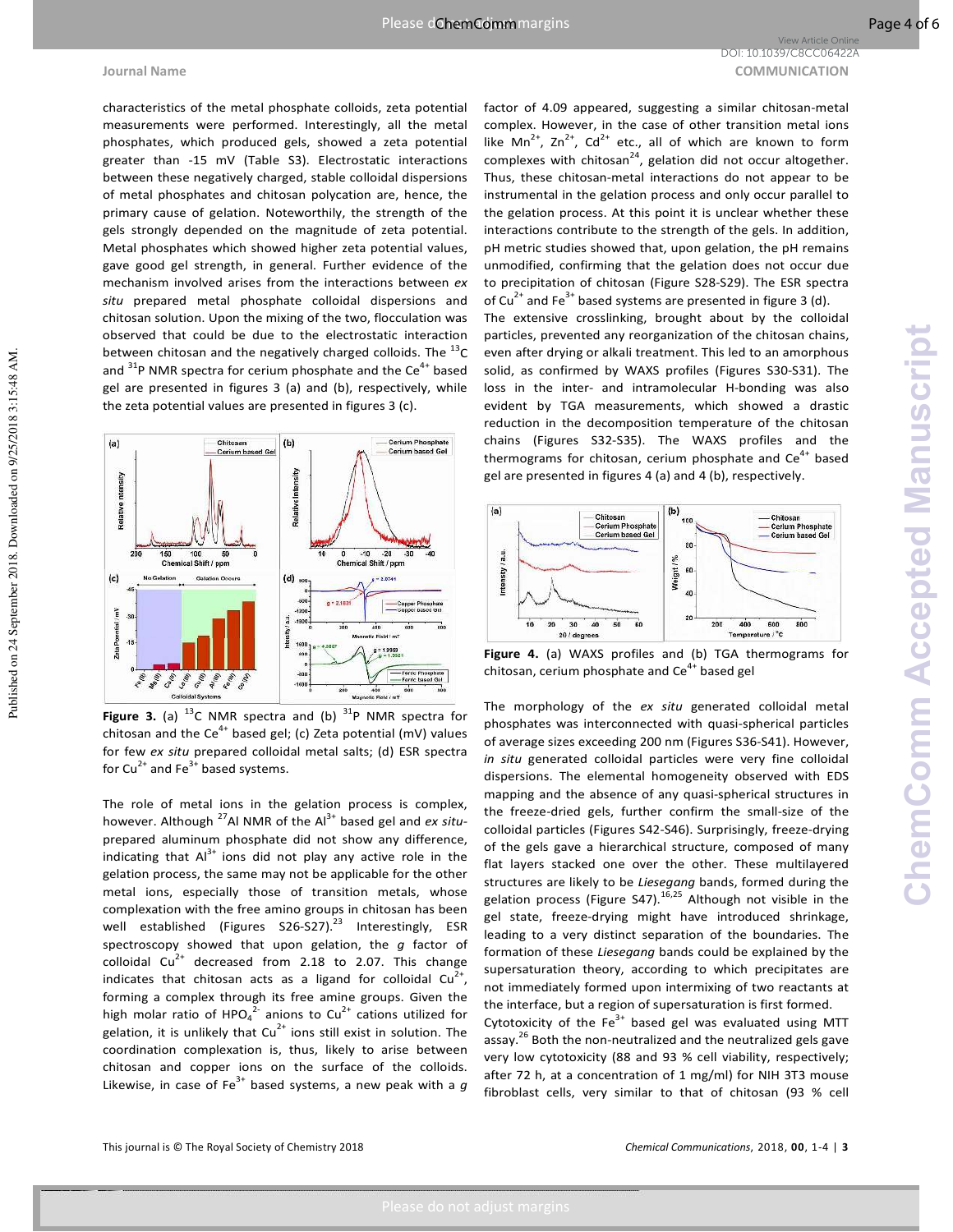Published on 24 September 2018. Downloaded on 9/25/2018 3:15:48 AM.

Published on 24 September 2018. Downloaded on 9/25/2018 3:15:48 AM

viability; after 72 h, at a concentration of 1 mg/ml) (Figures S48-S52). Also, the cell viability increased with incubation time, suggesting the proliferation of cells. Under SEM as well, the cells were observed to attach to the scaffold and proliferate significantly, without affecting the morphology. Further, fluorescence microscopy of the DAPI stained scaffolds confirmed nuclear integrity (Figure S53-S54). Given their low cytotoxicity, these gelling systems may also be used as tissue engineering scaffolds, either preformed or *in situ* gelling. The MTT results, fluorescence and SEM micrographs, showing the attachment and proliferation of the live cells, are presented in Fig. 5. In addition, the neutralized gels were observed to be antimicrobial towards the human pathogens- *Staphylococcus aureus* and *Escherichia coli,* while the non-neutralized gels did not supress the growth (Figures S55-S57, Tables S4-S7). Contary to the prevalent understanding, free amine groups were found to be central to the antimicrobial acitivity.<sup>27</sup>



**Figure 5.** (a) In vitro cytotoxicity of A-TCP, B-chitosan, C-nonneutralized  $Fe^{3+}$  based gel, D- neutralized  $Fe^{3+}$  based gel, Eferric phosphate, obtained by MTT assay; (b) Fluorescence micrographs showing the nuclear integrity of attached cells; (inset-SEM micrograph showing the attachment and proliferation of NIH 3T3 mouse fibroblast cells.)

These "metallogels" could also be utilized as recoverable heterogeneous catalysts for various organic transformations. As an example, aza-Michael addition<sup>28</sup> between  $\alpha$ , βunsaturated carbonyl compounds and amines was studied. Reaction between the model reactants, acrylamide and diallylamine, could be efficiently catalyzed using cerium-based gel, at room temperature, to produce 3- (diallylamino)propanamide in high yields (Figures S58-S64). The cerium-based gels could be then extracted by filtration, washed and reused.

In summary, a wide variety of ionotropic gels of chitosan were successfully prepared by *in situ* generation of colloidal metal salts in chitosan solution. Gelation primarily occurred due to the electrostatic interactions between the chitosan polycation and the negatively charged surface of the colloidal metal salts. These gels showed a wide range of mechanical properties and environmental stability, whilst having a self-healing nature. The antimicrobial nature and low cytotoxicity of some of these gels could be suitable for application as injectable or preformed scaffolds in tissue engineering. In addition, these gels could be used as recoverable catalysts in various organic transformations.

#### **Conflicts of interest**

There are no conflicts to declare.

#### **Notes and references**

- 1 D. Y. Ko, U. P. Shinde, B. Yeon and B. Jeong, *Prog. Polym. Sci.*, 2013, **38**, 672–701.
- 2 S. V Madihally and H. W. T. Matthew, *Biomaterials*, 1999, **20**, 1133–1142.
- 3 E. R. Welsh and R. R. Price, *Biomacromolecules*, 2003, **4**, 1357– 1361.
- 4 R. A. A. Muzzarelli, *Carbohydr. Polym.*, 2009, **77**, 1–9.
- 5 N. Bhattarai, J. Gunn and M. Zhang, *Adv. Drug Deliv. Rev.*, 2010, **62**, 83–99.
- 6 S. Ladet, L. David and A. Domard, *Nature*, 2008, **452**, 76–79.
- 7 M. Mekhail, J. Daoud, G. Almazan and M. Tabrizian, *Adv. Healthc. Mater.*, 2013, **2**, 1126–1130.
- 8 K. I. Draget, K. M. Värum, E. Moen, H. Gynnild and O. Smidsrød, *Biomaterials*, 1992, **13**, 635–638.
- 9 F. Khan, R. S. Tare, R. O. C. Oreffo and M. Bradley, *Angew. Chemie - Int. Ed.*, 2009, **48**, 978–982.
- 10 G. T. Franzesi, B. Ni, Y. Ling and A. Khademhosseini, *J. Am. Chem. Soc.*, 2006, **128**, 15064–15065.
- 11 Y.-H. Lin, H.-F. Liang, C.-K. Chung, M.-C. Chen and H.-W. Sung, *Biomaterials*, 2005, **26**, 2105–2113.
- 12 H. T. Ta, C. R. Dass and D. E. Dunstan, *J. Control. Release*, 2008, **126**, 205–216.
- 13 L. Bugnicourt and C. Ladavière, *Prog. Polym. Sci.*, 2016, **60**, 1–17.
- 14 Z. Sun, F. Lv, L. Cao, L. Liu, Y. Zhang and Z. Lu, *Angew. Chemie Int. Ed.*, 2015, **54**, 7944–7948.
- 15 H. P. Brack, S. A. Tirmizi and W. M. Risen, *Polymer (Guildf).*, 1997, **38**, 2351–2362.
- 16 J. Nie, Z. Wang and Q. Hu, *Sci. Rep.*, 2016, **6**, 36005.
- 17 J. Berger, M. Reist, J. M. Mayer, O. Felt, N. A. Peppas and R. Gurny, *Eur. J. Pharm. Biopharm.*, 2004, **57**, 19–34.
- 18 F. Croisier and C. Jérôme, *Eur. Polym. J.*, 2013, **49**, 780–792.
- 19 P. Sacco, S. Paoletti, M. Cok, F. Asaro, M. Abrami, M. Grassi and I. Donati, *Int. J. Biol. Macromol.*, 2016, **92**, 476–483.
- 20 F. Y. Hsieh, L. Tao, Y. Wei and S. H. Hsu, *NPG Asia Mater.*, 2017, **9**, 1–11.
- 21 F. Herbst, D. Döhler, P. Michael and W. H. Binder, *Macromol. Rapid Commun.*, 2013, **34**, 203–220.
- 22 H. Nakayama, T. Eguchi, N. Nakamura, S. Yamaguchi, M. Danjyo and M. Tsuhako, *J. Mater. Chem.*, 1997, **7**, 1063–1066.
- 23 R. A. A. Muzzarelli, *Chitin*, Pergamon Press, 1977.
- 24 K. Ogawa, K. Oka and T. Yui, *Chem. Mater.*, 1993, **5**, 726–728.
- 25 J. Nie, W. Lu, J. Ma, L. Yang, Z. Wang, A. Qin and Q. Hu, *Sci. Rep.*, 2015, **5**, 7635.
- 26 S. J. Lee, J. J. Yoo, G. J. Lim, A. Atala and J. Stitzel, *J. Biomed. Mater. Res. Part A*, 2007, **83A**, 999–1008.
- 27 D. Raafat, K. von Bargen, A. Haas and H.-G. Sahl, *Appl. Environ. Microbiol.*, 2008, **74**, 3764–73.
- 28 R. Varala, N. Sreelatha and S. Adapa, *Synlett*, 2006, **2006**, 1549– 1553.

**4** | *Chemical Communications*, 2018, **00**, 1-4 This journal is © The Royal Society of Chemistry 2018